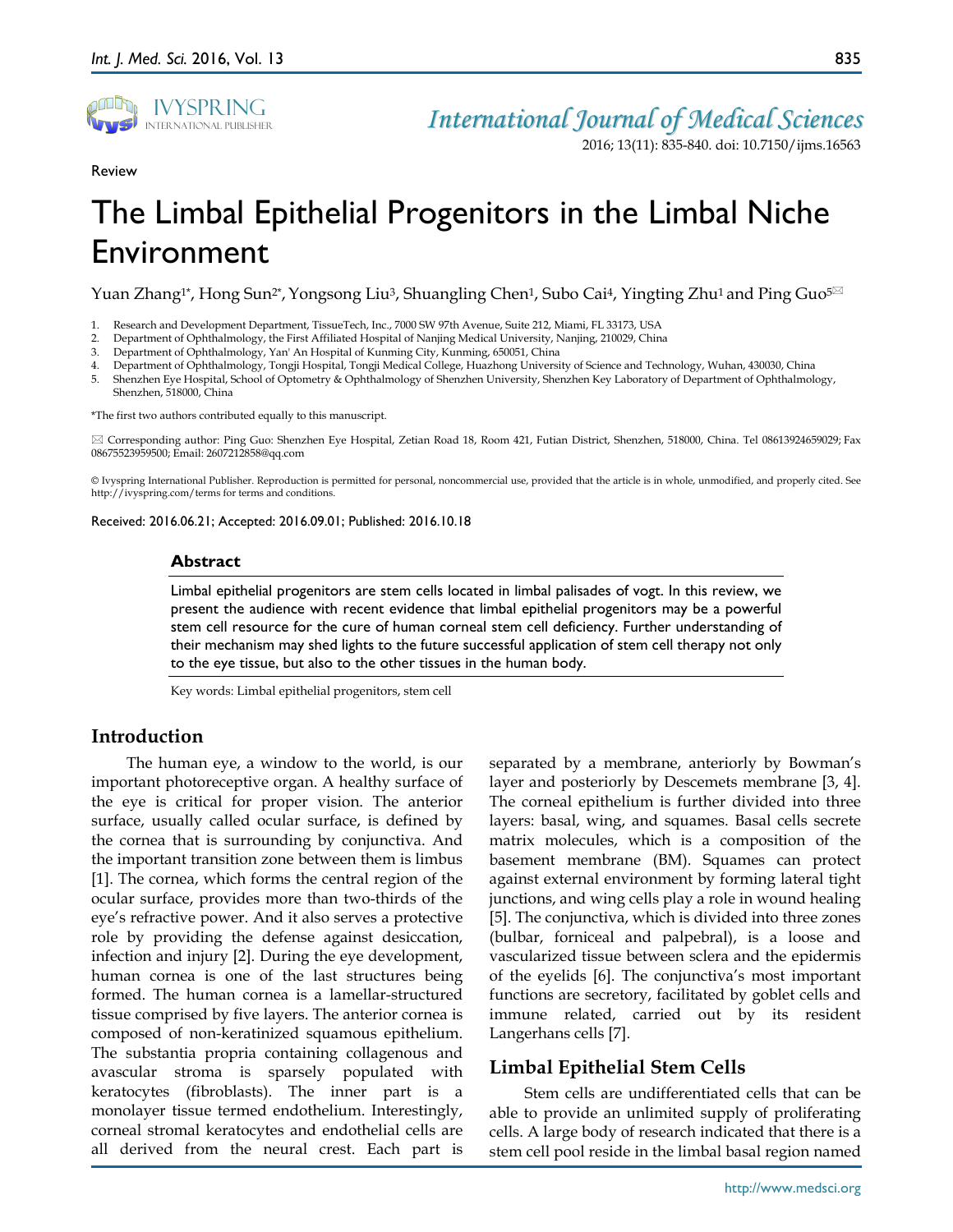limbal epithelial stem cells (LESC). LESC share several features with other somatic stem cells, including small cell size [8], high nuclear to cytoplasmic ratio [9], and lack expression of differentiation markers [10, 11]. The key characteristics of stem cells are high capacity for self-renewal and poor differentiation. They have long cell cycle time, long life span, error-free proliferation, and the ability to divide in an asymmetric way. Asymmetric division allows one of the daughter cells to maintain stemness and replenish the stem cell pool, while the other daughter cell becomes a "transient amplifying cell" (TAC) that follows the path of differentiation. Transient amplifying cells which have a limited proliferative potential can divide more frequently than stem cells [9]. After differentiation, these cells become "post-mitotic cells" and finally, "terminally differentiated cells", both of which are incapable of division [12].

Accumulative evidence support limbus is the location of LESC. The first experimental evidence for the location of LESC was the movement of pigment from the limbus towards an epithelial defect in rabbit wound healing model [13]. Later, Davanger [1] observed a similar migration and proposed that the Palisades of Vogt (PV) situated in the limbus provided the source of LESC [14]. This movement has been described as centripetal migration. And this migration results in corneal neovascularization, impaired corneal function and conjunctival ingrowth [14]. Cotsarelis et al. [15] revealed that [3H] thymidine labeling could retained in limbal basal epithelial cells (LBEC) for long periods of time, indicating a long cell cycle. LBEC was also found to have higher mitotic activity than central corneal epithelial cells [16, 17]. This population which are small and round appear to be more primitive [8]. Another evidence is that complete [14, 18] or partial [19, 20] removal of limbal epithelium can lead to abnormal corneal wound healing, and the transplantation of LESC can improve epithelial healing.

The limbal basal region is rich in stem cell markers and lack of differentiation markers. Cytokeratin 19 (CK19) is a marker expressed in both limbal basal cells and conjunctival epithelial cells [6]. ΔNp63α, well known as a progenitor cell marker, was identified in the LESC using western blot [21]. ΔNp63α and ABCG2 expressed in the floating spheres obtained from human central corneal cells [22]. ABCG2 was also found to be expressed increasingly from central cornea to peripheral cornea and finally the limbus [22, 23]. Cytokeratin15 (CK15) is a stem cell marker which is specifically expressed in limbal basal epithelial cells [24, 25]. Other examples are differentiation markers cytokeratin 3(CK3), cytokeratin 12 (CK12) and connexin 43. Stroma in

central cornea promoted expression of CK3 while stroma in limbus suppressed it. Limbal basal cells and the adjacent conjunctiva were lack of CK3 [10]. The similar pattern was found in CK12, the corneal specific protein [26]. Connexin 43 only expressed when corneal epithelium was cultured with corneal stroma [27]. However, various scientists used different markers to isolate and characterize native limbal epithelial progenitor cells (LEPC) (Table 1).

**Table 1.** Markers used to isolate and characterize natively exist LEPC

| Author<br>and year   | Tissue                                              | Markers to<br>isolate |    | Markers to characterize                   |              |
|----------------------|-----------------------------------------------------|-----------------------|----|-------------------------------------------|--------------|
|                      |                                                     | $+$                   |    | $\ddot{}$                                 |              |
| Ingram,<br>2005 [28] | Human<br>umbilical vein<br>or aortic<br>endothelium | ND                    | ND | Flk-1, CD31<br>CD144,CD105,<br>CD146, vWF | CD45<br>CD14 |
| Werner,<br>2003 [29] | Mouse spleen                                        | PKH-26 ND             |    | CD34, c-Kit, Flk-1<br>$Sac-1$             |              |
| Bearzi,<br>2009 [30] | Human<br>myocardium                                 | $F1k-1$               | ND | Flk-1, c-Kit                              | CD31,<br>vWF |

ND: Not Defined.

Apart from those natively existing LEPC in the perivascular niche, LEPC could differentiate from ESC *in vitro*, with the markers used various from study to study (Table 2), implying a highly heterogeneity of such multipotent progenitor cells. LEPC can be differentiated from LESC spontaneously when cultured *in vitro* [31], while the presentation of BMP4 could promote such differentiation dramatically [32, 33] [31]. LEPC could be further differentiated into LECs (Table 2). It remains unclear whether limbal stromal niche cells, which is believed to be derived from LNCs expressing LESC markers, can differentiate into LEPC and pericytes, and whether such differentiation requires BMP4 signaling.

The induction from LEPC to LEC *in vitro*, focus on medium and surface, have been summarized in Table 3.

# **Limbal Stem Cell Niche**

Stem cell (SC) niche is defined in a highly specialize microenvironment consist of cellular components of extracellular matrix (ECM) and secreted growth factors. Collagenase can, but dispase cannot, isolate the entire limbal basal epithelial progenitors and subjacent mesenchymal cells from the limbal stroma [38-40]. In addition, collagenase in MESCM is the best known method to isolate the LNCs because collagenase in MESCM maintains the expression of the SC markers in fresh isolated LNCs [39]. Furthermore, the collagenase isolated limbal SCs as well as surrounding stromal cells, which are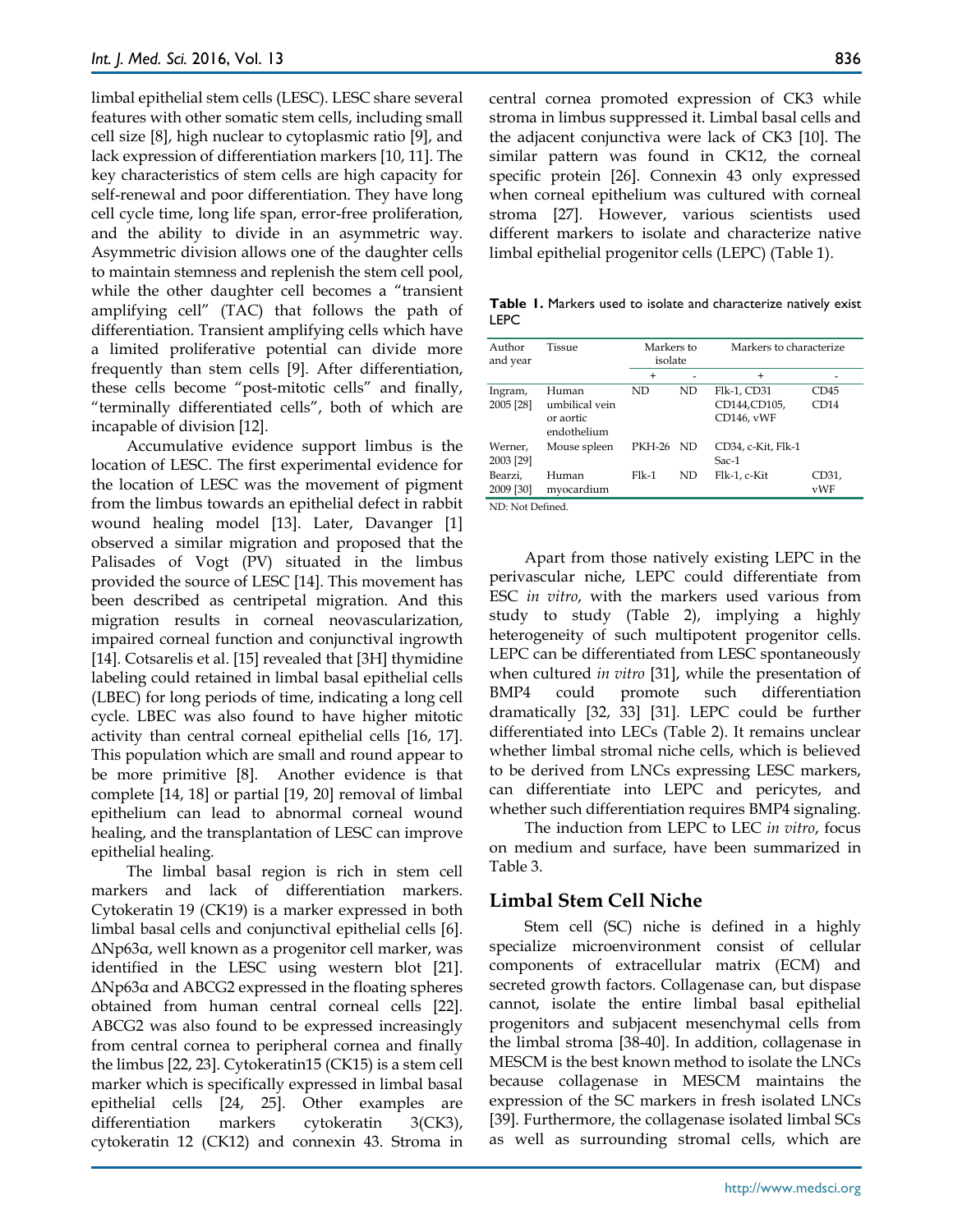identified as niche cells that support SCs [38-44]. These isolated vimentin+ LNCs express embryonic and other SC markers and have a differentiation potential into vascular endothelial progenitors [41] and mesenchymal stem cells which can differentiate into osteoblasts, chondrocytes, and adipocytes [41]. Interestingly, these cells also possess the pericyte phenotype to stabilize the vascular tube-like network formed by HUVEC in 3D Matrigel [41]. The progenitor status of LNCs [39] and their close contact [38, 40] with LEPC is critical to prevent corneal differentiation and to retain the limbal epithelial progenitors. Cell aggregation may lead to mesenchymal condensation as the first step of chondrogenesis and subsequent osteogenesis [45-47]. Aggregation of human mesenchymal stem cells (MSCs) into 3D spheroids enhances the effect of anti-inflammation and efficacy of treatment of the diseases characterized by sterile tissue injury and unresolved inflammation [48]. It remains unclear whether such aggregation of NCs mediates quiescence, self-renewal, and progeny production of stem cells.

Cumulative evidence showed that self-renewal of adult stem cells (SC) are regulated in a specialized in vivo microenvironment, termed ''niche'' [49, 50]. The limbal SC niche (LSCN) has both anatomic and

functional dimensions. It is important and necessary to know where LSCN is before functional dimension is addressed. Anatomically, the LSCN is located at a wave-like structure called "Palisades of Vogt". It has an undulated appearance with invaginations and projections into the deeper layers of the corneoscleral rim around cornea and also, with basal lamina structures. These structures are called limbal crypts [51], which provide a specific environment for limbal stem cells. This structure is highly pigmented due to the presence of melanocytes [1, 52, 53]. Similar to the function of human skin bulge area, melanocytes here may produce melanin pigments and transport it to epithelial cells, which can minimize ultraviolet irradiation damage [54]. Moreover, Palisades of Vogt is surrounded by a vascular network [54] which enables the infiltration of suppressor T-lymphocytes [55] and antigen-presenting Langerhan's cells [56]. The highly vascularized structure provides the SC with nutrient and oxygen [57]. Unlike that of the cornea, the percentage of limbal basal cell membranes with hemidesmosomes was significantly less [58]. And the basement membrane of the limbus is undulating with papillae of stroma extending upward [58] and fenestrated [51, 59]. These features suggest that LESC might interact with underlying limbal stroma cells closely.

|  | Table 2. Induction from ESC to EPC and mature ECs (conditions and markers) |  |
|--|----------------------------------------------------------------------------|--|
|--|----------------------------------------------------------------------------|--|

| Author                  | Origin | From LESC to LEPC                           |                                        |                                       | From LEPC to mature LECs             |                                    | Mature ECs identifying                 |
|-------------------------|--------|---------------------------------------------|----------------------------------------|---------------------------------------|--------------------------------------|------------------------------------|----------------------------------------|
|                         |        | Medium Base                                 | Inducer                                | Markers                               | Medium Base                          | Inducer                            | assay                                  |
| Park 2004<br>$[34]$     | human  | hybridoma medium                            | <b>BMP4 VEGF</b>                       | Flk-1, CD31                           | hybridoma medium                     | BMP4<br><b>VEGF</b>                | Flk-1, CD31                            |
| Ferreira 2007<br>$[31]$ | Human  | $EGM-2$                                     | <b>FBS</b>                             | Flk-1, CD34, CD31, CD133 EGM-2        |                                      | <b>VEGF</b>                        | CD31, CD34 and Flk-1                   |
| Lee 2008<br>$[35]$      | Murine | hybridoma medium                            | BMP4                                   | Flk-1, CD31, CD133                    | Methyl-cellulose<br>medium cytokines | <b>VEGF</b>                        | Flk-1, CD144                           |
| Purpura 2008<br>$[36]$  | Human  | <b>DMEM</b>                                 | BMP4<br>10 <sub>ng</sub> /mL           | Flk-1, CD34                           | differentiation media                | <b>VEGF</b>                        | CD34 Flk1                              |
| Goldman 2009<br>$[33]$  | Human  | DMEM with KO SR                             | BMP4                                   | Flk-1, CD34, CD31, CD144 EGM-2        | cytokine                             | BMP4<br><b>VEGF</b>                | Flk-1, CD31, CD144,<br>CD34, and CD133 |
| Noghero 2011<br>$[37]$  | Murine | N2B27 medium                                | BMP4                                   | Flk-1, CD31, CD133,<br>CD144          | N2B27                                | hFGF2,<br><b>VEGF-A165</b><br>BMP4 | Flk-1, CD31, CD144                     |
| Park 2010<br>$[32]$     | Human  | <b>ECSM</b><br>DMEm/F12<br>KO serum<br>bFGF | BMP4<br>PD98059<br><b>VEGF</b><br>bFGF | Flk-1, CD34, CD31, CD133 EGM-2 medium |                                      | <b>VEGF</b><br>bFGF                | CD31, CD144                            |

**Table 3.** Induction from LEPC to LEC *in vitro*, focus on medium and surface

| Author and year        | Origin | Induction of LEPC to LEC        |              |                                       | Mature EC Assay                                                                                                             |
|------------------------|--------|---------------------------------|--------------|---------------------------------------|-----------------------------------------------------------------------------------------------------------------------------|
|                        |        | Medium Base                     | GFs          | Surface                               |                                                                                                                             |
| Goldman 2009<br>$[33]$ | Human  | EGM-2<br>With cytokine cocktail | VEGF 50ng/ml | 24 well plate with<br>coated Matrigel | CD31, CD144, CD34                                                                                                           |
| Park 2010<br>$[32]$    | Human  | EGM-2 medium                    | VEGF bFGF    | coated Matrigel<br>dishes             | Typical morphologies, express CD31, CD144,<br>vWF, form vascular like structure on Matrigel,<br>and took up acegylated-LDL. |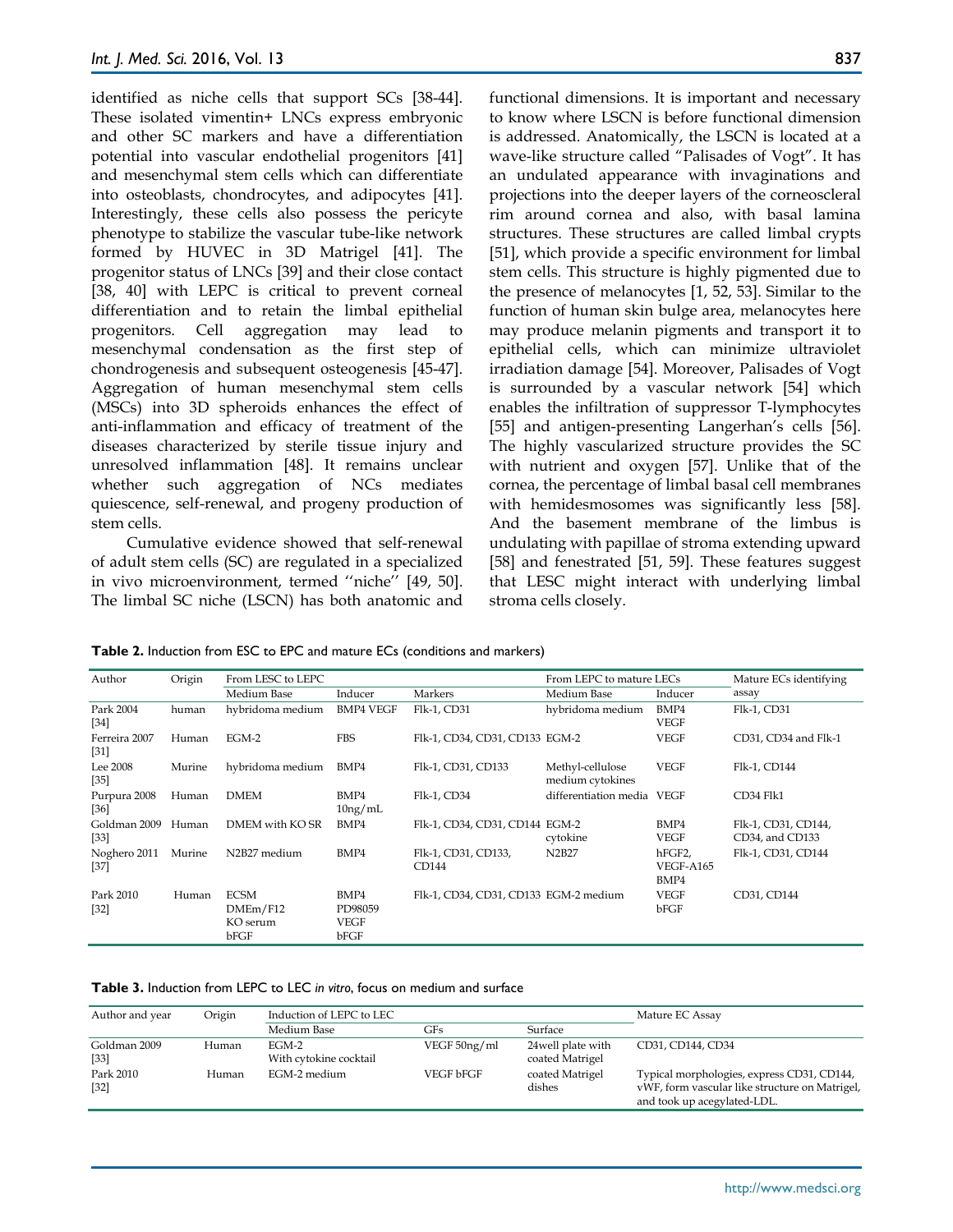Little is known about the characteristics of the primary precursor cells *in vivo*, since it has not yet been possible to isolate the most primitive mesenchymal cell from bulk cultures. One of the hurdles has been the inability to prospectively isolate MSCs because of their low frequency and the lack of specific markers. Recently, some groups have reported the identification and prospective isolation of the most primitive mesenchymal progenitors, both in murine and human adult BM, based on the expression of specific markers like SSEA-1, SSEA-3, SSEA-4, STRO-1, the low affinity nerve growth factor receptor (CD271), mesenchymal stem cell antigen-1 (MSCA-1), CD56 and PDGFR-β. (Table. 4) Despite the identification of these new MSC markers, none of the markers are the true characteristic mesenchymal progenitors. Indeed, MSCs may be composed by different cell subsets which might be responsible for specific functions and characterized by different cell surface markers. Therefore, further research in this field is warranted in order to identify an MSC-specific marker; this will hopefully allow to dissect the developmental hierarchy of MSCs and will facilitate the generation of homogenous cellular products [60]. However, CD271bright/PDGFR-β+ bone marrow derived cells has been proved to have the ability to give rise to CFU-F [61], and human endometrium derived MSC are characterized as CD146+/PDGFR-β+, thus PDGFR-β may serve as a marker for MSC precursor cells. Chen et al have prospectively identified and purified vascular pericytes in multiple human organs and shown that these cells are potent mesodermal progenitors that give rise to genuine MSC in culture [62, 63].

**Table 4.** CD34+ or PDGFR-β+ are identified as typical MSC progenitor markers

| Author and<br>year | Citations                                                                |
|--------------------|--------------------------------------------------------------------------|
| Corselli 2012      | These novel MSC ancestors, which have been typified as                   |
| [64]               | CD34+CD146- cells, can differentiate in culture into                     |
|                    | CD34-CD146+ pericytes.                                                   |
| Katare 2011        | CD34+ cells, located around the vasa vasorum in the                      |
| [65]               | adventitia of arteries and veins, also express typical pericyte          |
|                    | markers (NG2, PDGFR- $\beta$ , and RGS5) together with                   |
|                    | mesenchymal (CD44, CD90, CD73, CD29) and stemness                        |
|                    | antigens (Oct-4and Sox-2). This adventitial subset contains              |
|                    | progenitor cells that may contribute to angiogenesis.                    |
| Campagnolo         | Total vessel wall cell isolates contain CD34+/CD31-cells                 |
| 2010               | which upon culture express pericyte/mesenchymal markers.                 |
| [66]               | Integrate into vascular networks in vitro and in vivo                    |
|                    | Traktuev 2008 A population of multipotent CD34+ positive adipose stromal |
| [67]               | cells share pericyte and mesenchymal surface markers, reside             |
|                    | in a periendothelial location, and stabilize endothelial                 |
|                    | networks.                                                                |
| Schwab 2007        | $CD146+PDGFR-\beta+$ cells from human endometrium                        |
| [68]               | underwent differentiation into adipogenic, osteogenic,                   |
|                    | myogenic and chondrogenic lineages.                                      |

A population of limbal NCs from collagenase-digested clusters and cultured on plastics coated with Matrigel in modified ESCM (ESCM plus 4ng/ml bFGF and 10ng/ml LIF), termed MESCM, was successfully used for expansion. Such expanded limbal NCs at P4 could reversible express ESC markers, when reseeded on 3D Matrigel. Specifically, they restored expression of all ESC markers, but further elevated expression of CD34, which is an important marker for angiogenesis progenitors [32, 67, 69]. Dravida et al [70] isolated limbal fibroblast-like cells (LFLC) from the human limbal explants using SSEA4 magic beads and noted that LFLC does not express CD34 while 90% of the LFLC express CD31, suggesting that such expanded cells on coated Matrigel might turn into EPC. Dravida used SSEA4 magnetic beads to select LFLC, and cultured them on 1% Matrigel coated plate. In contrast, we expanded the limbal NCs directly from collagenase digested clusters using 5% Matrigel coated plate. As mentioned in introduction, both LEPC and pericytes could be induced from ESC if given the appropriate condition, thus we speculated that 3D Matrigel could help induce limbal NCs expanded from collagenase digested clusters into angiogenesis progenitors, i.e. LEPC and pericytes.

#### **Conclusion**

Limbal epithelial progenitors are corneal epithelial stem cells, a powerful stem cell resources for cure of human corneal stem cell deficiency. Further studies of their mechanism are required for the future successful application of stem cell therapy to human eye diseases. If successful, such research may impact on the entire field of stem cell research and their clinical applications.

# **Competing Interests**

The authors have declared that no competing interest exists.

# **References**

- 1. Davanger M, Evensen A. Role of the pericorneal papillary structure in renewal of corneal epithelium. Nature. 1971; 229: 560-1.
- 2. Kolozsvari L, Nogradi A, Hopp B, Bor Z. UV absorbance of the human cornea in the 240- to 400-nm range. Invest Ophthalmol Vis Sci. 2002; 43: 2165-8.
- 3. Nakatsu MN, Ding Z, Ng MY, Truong TT, Yu F, Deng SX. Wnt/beta-catenin signaling regulates proliferation of human cornea epithelial stem/progenitor cells. Invest Ophthalmol Vis Sci. 2011; 52: 4734-41.
- 4. Davis J, Duncan MK, Robison WG, Jr., Piatigorsky J. Requirement for Pax6 in corneal morphogenesis: a role in adhesion. J Cell Sci. 2003; 116: 2157-67.
- 5. Stepp MA, Zieske JD. The corneal epithelial stem cell niche. Ocul Surf. 2005; 3: 15-26.
- 6. Ang LP, Tan DT. Ocular surface stem cells and disease: current concepts and clinical applications. Ann Acad Med Singapore. 2004; 33: 576-80.
- 7. Inatomi T, Spurr-Michaud S, Tisdale AS, Zhan Q, Feldman ST, Gipson IK. Expression of secretory mucin genes by human conjunctival epithelia. Invest Ophthalmol Vis Sci. 1996; 37: 1684-92.
- 8. Romano AC, Espana EM, Yoo SH, Budak MT, Wolosin JM, Tseng SC. Different cell sizes in human limbal and central corneal basal epithelia measured by confocal microscopy and flow cytometry. Invest Ophthalmol Vis Sci. 2003; 44: 5125-9.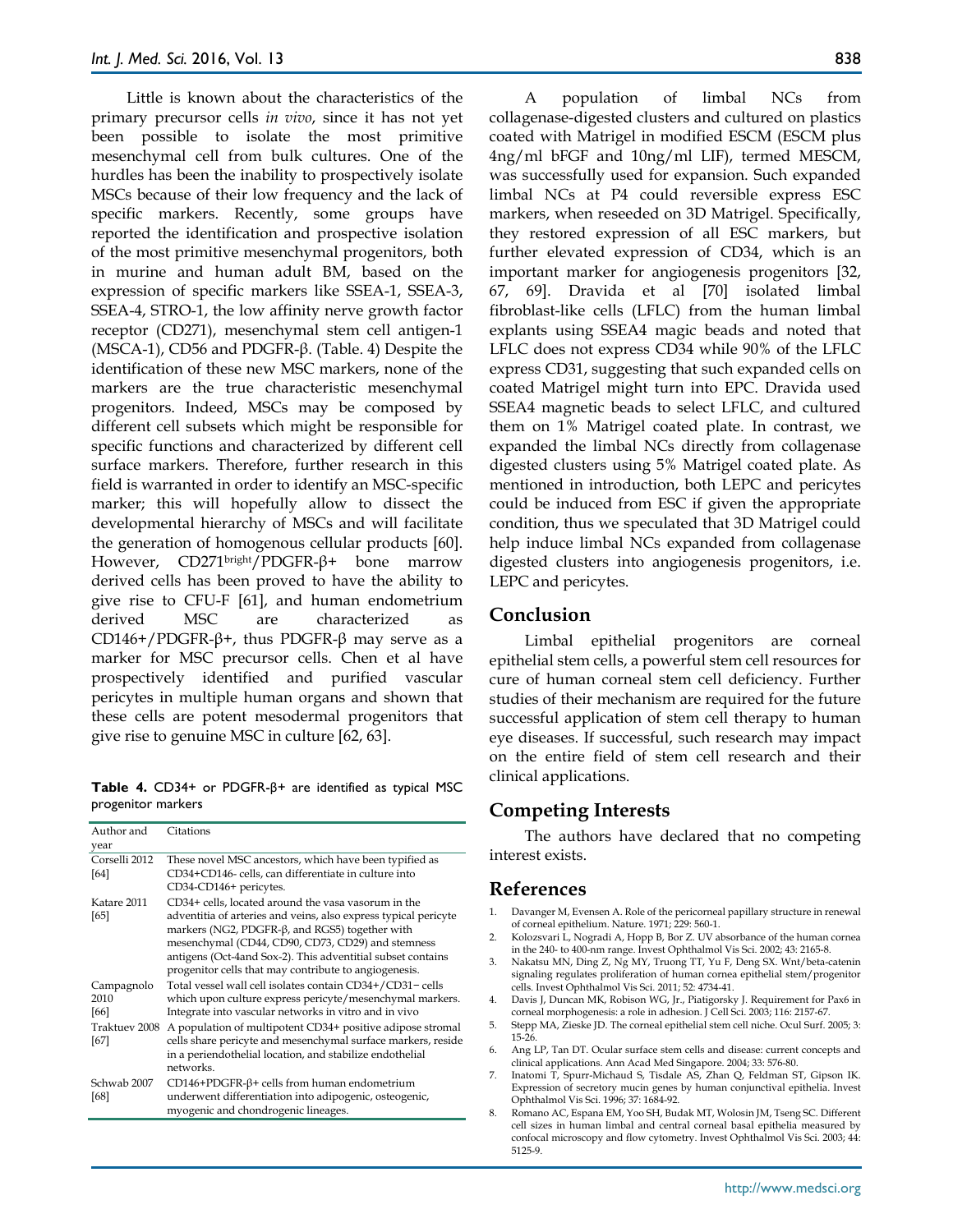- 9. Lehrer MS, Sun TT, Lavker RM. Strategies of epithelial repair: modulation of stem cell and transit amplifying cell proliferation. J Cell Sci. 1998; 111 ( Pt 19): 2867-75.
- 10. Schermer A, Galvin S, Sun TT. Differentiation-related expression of a major 64K corneal keratin in vivo and in culture suggests limbal location of corneal epithelial stem cells. J Cell Biol. 1986; 103: 49-62.
- 11. Kurpakus MA, Stock EL, Jones JC. Expression of the 55-kD/64-kD corneal keratins in ocular surface epithelium. Invest Ophthalmol Vis Sci. 1990; 31: 448-56.
- 12. Leblond CP. The life history of cells in renewing systems. Am J Anat. 1981; 160: 114-58.
- 13. Mann I. A Study of Epithelial Regeneration in the Living Eye. Br J Ophthalmol. 1944; 28: 26-40.
- 14. Huang AJ, Tseng SC. Corneal epithelial wound healing in the absence of limbal epithelium. Invest Ophthalmol Vis Sci. 1991; 32: 96-105.
- 15. Cotsarelis G, Cheng SZ, Dong G, Sun TT, Lavker RM. Existence of slow-cycling limbal epithelial basal cells that can be preferentially stimulated to proliferate: implications on epithelial stem cells. Cell. 1989; 57: 201-9.
- 16. Ebato B, Friend J, Thoft RA. Comparison of limbal and peripheral human corneal epithelium in tissue culture. Invest Ophthalmol Vis Sci. 1988; 29: 1533-7.
- 17. Lindberg K, Brown ME, Chaves HV, Kenyon KR, Rheinwald JG. In vitro propagation of human ocular surface epithelial cells for transplantation. Invest Ophthalmol Vis Sci. 1993; 34: 2672-9.
- 18. Kruse FE, Chen JJ, Tsai RJ, Tseng SC. Conjunctival transdifferentiation is due to the incomplete removal of limbal basal epithelium. Invest Ophthalmol Vis Sci. 1990; 31: 1903-13.
- 19. Chen JJ, Tseng SC. Abnormal corneal epithelial wound healing in partial-thickness removal of limbal epithelium. Invest Ophthalmol Vis Sci. 1991; 32: 2219-33.
- 20. Chen JJ, Tseng SC. Corneal epithelial wound healing in partial limbal deficiency. Invest Ophthalmol Vis Sci. 1990; 31: 1301-14.
- 21. Espana EM, Di Pascuale MA, He H, Kawakita T, Raju VK, Liu CY, et al. Characterization of corneal pannus removed from patients with total limbal stem cell deficiency. Invest Ophthalmol Vis Sci. 2004; 45: 2961-6.
- 22. Chang CY, McGhee JJ, Green CR, Sherwin T. Comparison of stem cell properties in cell populations isolated from human central and limbal corneal epithelium. Cornea. 2011; 30: 1155-62.
- 23. Chang CY, Green CR, McGhee CN, Sherwin T. Acute wound healing in the human central corneal epithelium appears to be independent of limbal stem cell influence. Invest Ophthalmol Vis Sci. 2008; 49: 5279-86.
- 24. Yoshida S, Shimmura S, Kawakita T, Miyashita H, Den S, Shimazaki J, et al. Cytokeratin 15 can be used to identify the limbal phenotype in normal and diseased ocular surfaces. Invest Ophthalmol Vis Sci. 2006; 47: 4780-6.
- 25. Lyngholm M, Vorum H, Nielsen K, Ostergaard M, Honore B, Ehlers N. Differences in the protein expression in limbal versus central human corneal epithelium--a search for stem cell markers. Exp Eye Res. 2008; 87: 96-105.
- 26. Chaloin-Dufau C, Sun TT, Dhouailly D. Appearance of the keratin pair K3/K12 during embryonic and adult corneal epithelial differentiation in the chick and in the rabbit. Cell Differ Dev. 1990; 32: 97-108.
- 27. Espana EM, Kawakita T, Romano A, Di Pascuale M, Smiddy R, Liu CY, et al. Stromal niche controls the plasticity of limbal and corneal epithelial differentiation in a rabbit model of recombined tissue. Invest Ophthalmol Vis Sci. 2003; 44: 5130-5.
- 28. Ingram DA, Mead LE, Moore DB, Woodard W, Fenoglio A, Yoder MC. Vessel wall-derived endothelial cells rapidly proliferate because they contain a complete hierarchy of endothelial progenitor cells. Blood. 2005; 105: 2783-6.
- 29. Werner N, Junk S, Laufs U, Link A, Walenta K, Bohm M, et al. Intravenous transfusion of endothelial progenitor cells reduces neointima formation after vascular injury. Circ Res. 2003; 93: e17-24.
- 30. Bearzi C, Leri A, Lo Monaco F, Rota M, Gonzalez A, Hosoda T, et al. Identification of a coronary vascular progenitor cell in the human heart. Proc Natl Acad Sci U S A. 2009; 106: 15885-90.
- 31. Ferreira LS, Gerecht S, Shieh HF, Watson N, Rupnick MA, Dallabrida SM, et al. Vascular progenitor cells isolated from human embryonic stem cells give rise to endothelial and smooth muscle like cells and form vascular networks in vivo. Circ Res. 2007; 101: 286-94.
- 32. Park SW, Jun Koh Y, Jeon J, Cho YH, Jang MJ, Kang Y, et al. Efficient differentiation of human pluripotent stem cells into functional CD34+ progenitor cells by combined modulation of the MEK/ERK and BMP4 signaling pathways. Blood. 2010; 116: 5762-72.
- 33. Goldman O, Feraud O, Boyer-Di Ponio J, Driancourt C, Clay D, Le Bousse-Kerdiles MC, et al. A boost of BMP4 accelerates the commitment of human embryonic stem cells to the endothelial lineage. Stem Cells. 2009; 27: 1750-9.
- 34. Park C, Afrikanova I, Chung YS, Zhang WJ, Arentson E, Fong Gh G, et al. A hierarchical order of factors in the generation of FLK1- and SCL-expressing hematopoietic and endothelial progenitors from embryonic stem cells. Development. 2004; 131: 2749-62.
- 35. Lee D, Park C, Lee H, Lugus JJ, Kim SH, Arentson E, et al. ER71 acts downstream of BMP, Notch, and Wnt signaling in blood and vessel progenitor specification. Cell Stem Cell. 2008; 2: 497-507.
- Purpura KA, Morin J, Zandstra PW. Analysis of the temporal and concentration-dependent effects of BMP-4, VEGF, and TPO on development of

embryonic stem cell-derived mesoderm and blood progenitors in a defined, serum-free media. Exp Hematol. 2008; 36: 1186-98.

- 37. Noghero A, Arese M, Bussolino F, Gualandris A. Mature endothelium and neurons are simultaneously derived from embryonic stem cells by 2D in vitro culture system. J Cell Mol Med. 2011; 15: 2200-15.
- 38. Chen SY, Hayashida Y, Chen MY, Xie HT, Tseng SC. A new isolation method of human limbal progenitor cells by maintaining close association with their niche cells. Tissue Eng Part C Methods. 2011; 17: 537-48.
- 39. Xie HT, Chen SY, Li GG, Tseng SC. Isolation and expansion of human limbal stromal niche cells. Invest Ophthalmol Vis Sci. 2012; 53: 279-86.
- 40. Xie HT, Chen SY, Li GG, Tseng SC. Limbal epithelial stem/progenitor cells attract stromal niche cells by SDF-1/CXCR4 signaling to prevent differentiation. Stem Cells. 2011; 29: 1874-85.
- 41. Li GG, Zhu YT, Xie HT, Chen SY, Tseng SC. Mesenchymal stem cells derived from human limbal niche cells. Invest Ophthalmol Vis Sci. 2012; 53: 5686-97.
- 42. Chen SY, Mahabole M, Tseng SC. Optimization of Ex Vivo Expansion of Limbal Epithelial Progenitors by Maintaining Native Niche Cells on Denuded Amniotic Membrane. Transl Vis Sci Technol. 2013; 2: 1.
- 43. Han B, Chen SY, Zhu YT, Tseng SC. Integration of BMP/Wnt signaling to control clonal growth of limbal epithelial progenitor cells by niche cells. Stem Cell Res. 2014; 12: 562-73.
- 44. Chen SY, Han B, Zhu YT, Mahabole M, Huang J, Beebe DC, et al. HC-HA/PTX3 Purified From Amniotic Membrane Promotes BMP Signaling in Limbal Niche Cells to Maintain Quiescence of Limbal Epithelial Progenitor/Stem Cells. Stem Cells. 2015; 33: 3341-55.
- 45. Erlebacher A, Filvaroff EH, Gitelman SE, Derynck R. Toward a molecular understanding of skeletal development. Cell. 1995; 80: 371-8.
- 46. MacLean HE, Kim JI, Glimcher MJ, Wang J, Kronenberg HM, Glimcher LH. Absence of transcription factor c-maf causes abnormal terminal differentiation of hypertrophic chondrocytes during endochondral bone development. Dev Biol. 2003; 262: 51-63.
- 47. Kronenberg HM. Developmental regulation of the growth plate. Nature. 2003; 423: 332-6.
- 48. Bartosh TJ, Ylostalo JH, Mohammadipoor A, Bazhanov N, Coble K, Claypool K, et al. Aggregation of human mesenchymal stromal cells (MSCs) into 3D spheroids enhances their antiinflammatory properties. Proc Natl Acad Sci U S A. 2010; 107: 13724-9.
- 49. Xie T, Li L. Stem cells and their niche: an inseparable relationship. Development. 2007; 134: 2001-6.
- 50. Fuchs E, Tumbar T, Guasch G. Socializing with the neighbors: stem cells and their niche. Cell. 2004; 116: 769-78.
- 51. Dua HS, Shanmuganathan VA, Powell-Richards AO, Tighe PJ, Joseph A. Limbal epithelial crypts: a novel anatomical structure and a putative limbal stem cell niche. Br J Ophthalmol. 2005; 89: 529-32.
- 52. Coroneo MT, Muller-Stolzenburg NW, Ho A. Peripheral light focusing by the anterior eye and the ophthalmohelioses. Ophthalmic Surg. 1991; 22: 705-11.
- 53. Higa K, Shimmura S, Miyashita H, Shimazaki J, Tsubota K. Melanocytes in the corneal limbus interact with K19-positive basal epithelial cells. Exp Eye Res. 2005; 81: 218-23.
- 54. Goldberg MF, Bron AJ. Limbal palisades of Vogt. Trans Am Ophthalmol Soc. 1982; 80: 155-71.
- 55. Vantrappen L, Geboes K, Missotten L, Maudgal PC, Desmet V. Lymphocytes and Langerhans cells in the normal human cornea. Invest Ophthalmol Vis Sci. 1985; 26: 220-5.
- 56. Baum JL. Melanocyte and Langerhans cell population of the cornea and limbus in the albino animal. Am J Ophthalmol. 1970; 69: 669-76.
- 57. Dziasko MA, Armer HE, Levis HJ, Shortt AJ, Tuft S, Daniels JT. Localisation of epithelial cells capable of holoclone formation in vitro and direct interaction with stromal cells in the native human limbal crypt. PLoS One. 2014; 9: e94283.
- 58. Gipson IK. The epithelial basement membrane zone of the limbus. Eye (Lond). 1989; 3 ( Pt 2): 132-40.
- 59. Shanmuganathan VA, Foster T, Kulkarni BB, Hopkinson A, Gray T, Powe DG, et al. Morphological characteristics of the limbal epithelial crypt. Br J Ophthalmol. 2007; 91: 514-9.
- Bernardo ME, Cometa AM, Pagliara D, Vinti L, Rossi F, Cristantielli R, et al. Ex vivo expansion of mesenchymal stromal cells. Best Pract Res Clin Haematol. 2011; 24: 73-81.
- 61. Buhring HJ, Battula VL, Treml S, Schewe B, Kanz L, Vogel W. Novel markers for the prospective isolation of human MSC. Ann N Y Acad Sci. 2007; 1106: 262-71.
- 62. Crisan M, Yap S, Casteilla L, Chen CW, Corselli M, Park TS, et al. A perivascular origin for mesenchymal stem cells in multiple human organs. Cell Stem Cell. 2008; 3: 301-13.
- 63. Chen CW, Montelatici E, Crisan M, Corselli M, Huard J, Lazzari L, et al. Perivascular multi-lineage progenitor cells in human organs: regenerative units, cytokine sources or both? Cytokine Growth Factor Rev. 2009; 20: 429-34.
- 64. Corselli M, Chen CW, Sun B, Yap S, Rubin JP, Peault B. The tunica adventitia of human arteries and veins as a source of mesenchymal stem cells. Stem Cells Dev. 2012; 21: 1299-308.
- 65. Katare R, Riu F, Mitchell K, Gubernator M, Campagnolo P, Cui Y, et al. Transplantation of human pericyte progenitor cells improves the repair of infarcted heart through activation of an angiogenic program involving micro-RNA-132. Circ Res. 2011; 109: 894-906.